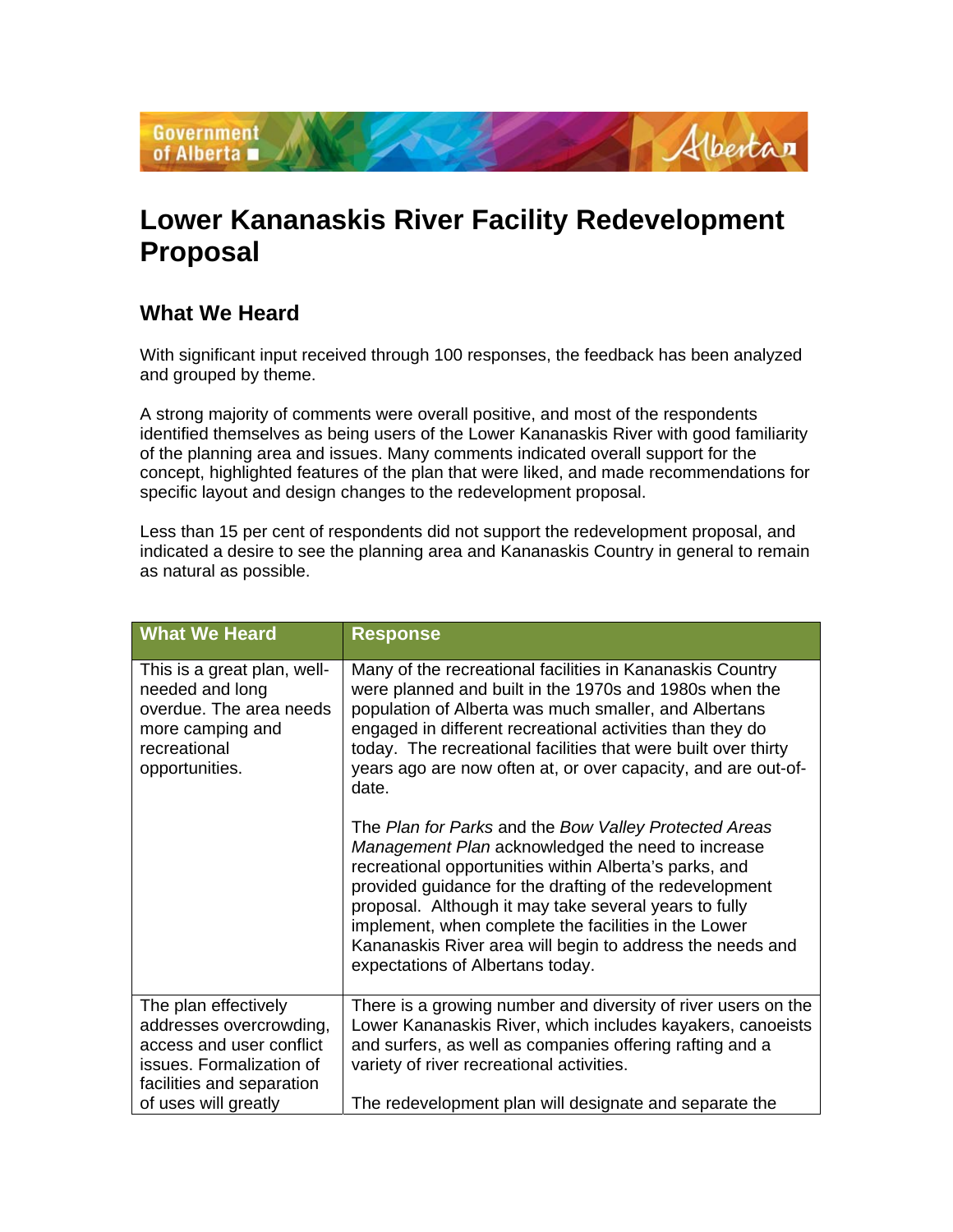| improve the experience<br>for river users and<br>visitors alike.                                                                               | multiple activities, and will delineate areas and movement<br>patterns for each of sport training, camping, and river day<br>use visitors. The redevelopment plan will also improve<br>accessibility to the river, allowing the site to become more<br>inclusive to Albertans.                                                                                                                                                           |
|------------------------------------------------------------------------------------------------------------------------------------------------|------------------------------------------------------------------------------------------------------------------------------------------------------------------------------------------------------------------------------------------------------------------------------------------------------------------------------------------------------------------------------------------------------------------------------------------|
| The development plan,<br>and specifically the plans<br>for Canoe Meadows, will<br>highlight the area as a<br>world-class paddling<br>facility. | Canoe Meadows is considered to be the provincial training<br>facility for the sport of kayaking, and a permanent gate<br>system for a slalom kayaking has hosted provincial and<br>national white-water championships, as well as the Pan<br>American championships.                                                                                                                                                                     |
|                                                                                                                                                | The redevelopment plan includes an area designated for<br>sport training and a two-level Training and Meeting Centre<br>which would provide year round meeting facilities, warm-up<br>and change rooms, boat storage and a view of the course.<br>This new training and meeting centre, along with the<br>upgrades to the group camp, event field and parking area,<br>will enhance the site's ability to accommodate special<br>events. |
|                                                                                                                                                | Due to the importance of Canoe Meadows to the paddling<br>community, the Canoe Meadows node is a first priority for<br>implementation.                                                                                                                                                                                                                                                                                                   |
| This area shouldn't be<br>developed, and the land,<br>wildlife habitat/corridors<br>and watershed need to<br>be protected.                     | The Bow Valley Protected Areas Management Plan, which<br>was approved in 2002, designates the planning area as a<br>facility zone with potential for future expansion.                                                                                                                                                                                                                                                                   |
|                                                                                                                                                | Archaeological and environmental studies were completed in<br>2010 to inform the planning process, and results from these<br>studies were a key input during the planning of the proposed<br>redevelopments to minimize impacts to environmental and<br>archaeological features.                                                                                                                                                         |
| The plan contains too<br>many campsites, and will<br>increase crowding and<br>traffic for river users.                                         | The redevelopment plan aims to strike a balance between<br>meeting the high demand for campsites in Kananaskis<br>Country and addressing the changing needs of Albertans,<br>while minimizing impacts on the Lower Kananaskis River<br>watershed, area wildlife and recreational users.                                                                                                                                                  |
|                                                                                                                                                | The Bow Valley Protected Areas Management Plan<br>identifies this area as an appropriate location for<br>campground development to address capacity issues.<br>Campgrounds will be at a similar density to existing<br>Kananaskis Country campgrounds, and sites will be<br>adequately spaced to allow for privacy.                                                                                                                      |
|                                                                                                                                                | Implementation of the redevelopment plan will be phased in<br>over several years, during which time TPR will monitor user<br>patterns and visitor demands.                                                                                                                                                                                                                                                                               |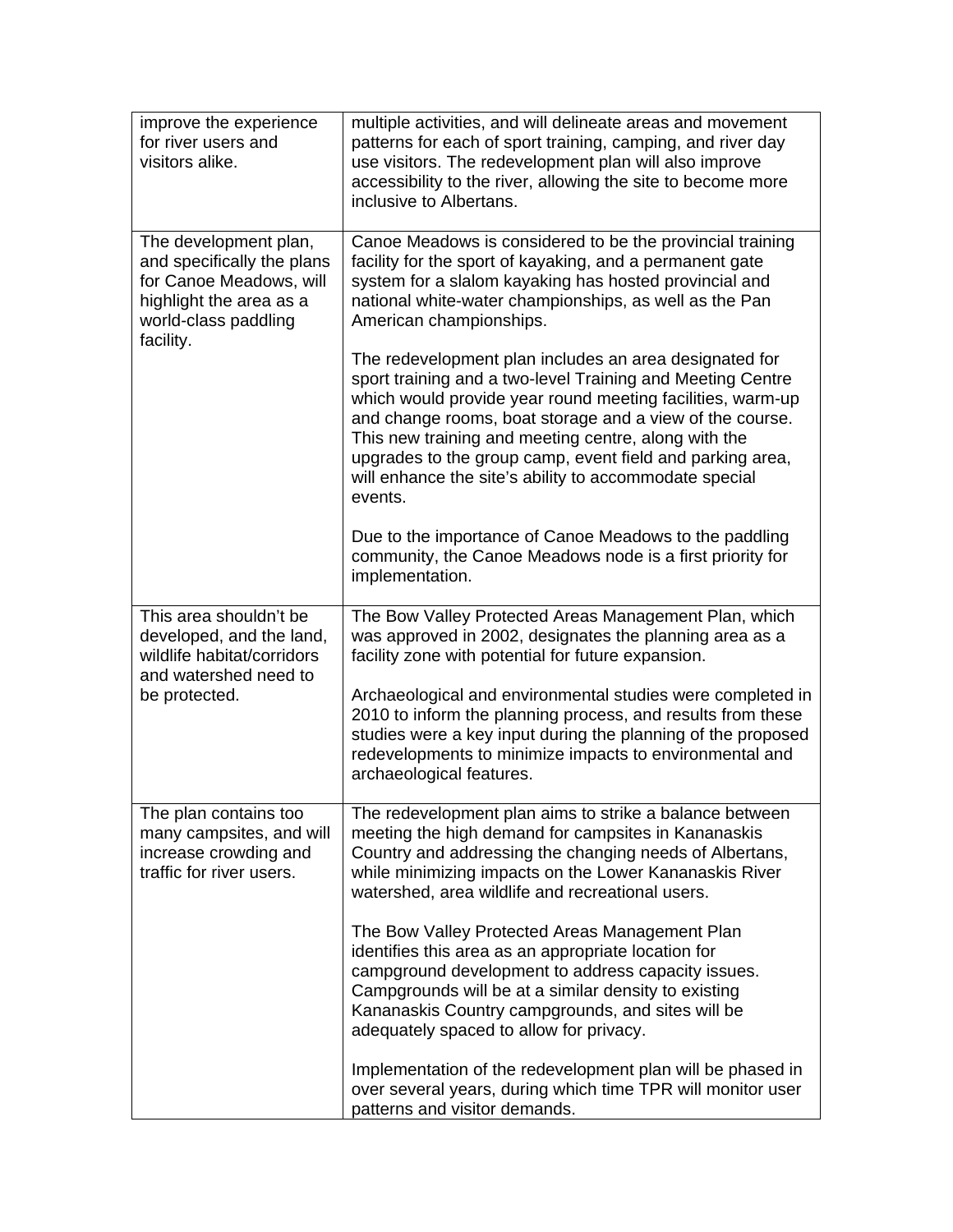| Further environmental<br>studies are needed prior<br>to moving forward.                                                                                                      | The approved redevelopment plan is a conceptual design,<br>which is just the first phase of the planning process of any<br>development. Further engineering studies will be required<br>during development of detailed design drawings, and along<br>with ongoing environmental assessments will be completed<br>prior to final project approval and any construction.<br>Environmental research is ongoing to determine the<br>importance of the area for habitat and as a wildlife<br>movement corridor. Although there is some ecological data<br>for this area, additional wildlife movement and habitat-use<br>data is being collected over the course of the next year<br>during all four seasons to evaluate how the development<br>may impact wildlife movement patterns and the potential for<br>human-wildlife conflict. This data will inform final design.<br>The redevelopments for the Canoe Meadows site have also<br>been redesigned to minimize the impact to areas of historical<br>importance, and some mitigation will be required prior to<br>construction. The remainder of the redevelopment plan has |
|------------------------------------------------------------------------------------------------------------------------------------------------------------------------------|------------------------------------------------------------------------------------------------------------------------------------------------------------------------------------------------------------------------------------------------------------------------------------------------------------------------------------------------------------------------------------------------------------------------------------------------------------------------------------------------------------------------------------------------------------------------------------------------------------------------------------------------------------------------------------------------------------------------------------------------------------------------------------------------------------------------------------------------------------------------------------------------------------------------------------------------------------------------------------------------------------------------------------------------------------------------------------------------------------------------------|
|                                                                                                                                                                              | received Historic Resources Act clearance to proceed.                                                                                                                                                                                                                                                                                                                                                                                                                                                                                                                                                                                                                                                                                                                                                                                                                                                                                                                                                                                                                                                                        |
| Upgrades to the area<br>should be focused on<br>improving the experience<br>for river users. E.g.,<br>consider bike cages,<br>watercraft loading zones,<br>and change rooms. | The redevelopment plan for Canoe Meadows has<br>undergone several changes based on feedback received<br>from river users. A shower building with change-rooms has<br>been added, and the parking lot has been scaled back to<br>reflect the river's capacity for recreational use and to<br>minimize impact to the treed area. A pedestrian-friendly<br>paved sidewalk system with marked crosswalks has been<br>added around the perimeter and through the center of the<br>parking lot to increase safety for users carrying watercraft.<br>Drop-off zones have been added, and parking stalls will be<br>built at a larger standard to facilitate ease of watercraft<br>loading/off-loading. In addition, bike cages have been added<br>at both Canoe Meadows and Widowmaker nodes to assist in<br>shuttling watercraft from put-in to take-out.<br>Change shelters have also been added at the Barrier Lake<br>Visitor Information Centre and Widowmaker nodes to<br>facilitate river day users.                                                                                                                         |
| Ensure that the tree-line                                                                                                                                                    | The planning area contains steep banks between the                                                                                                                                                                                                                                                                                                                                                                                                                                                                                                                                                                                                                                                                                                                                                                                                                                                                                                                                                                                                                                                                           |
| along the river and the<br>natural river experience<br>are maintained. River<br>users do not want to see                                                                     | proposed campsites and the river. The tree-line along these<br>banks will remain undisturbed, and no campsites will be built<br>any closer to the river than the existing terrace trail.                                                                                                                                                                                                                                                                                                                                                                                                                                                                                                                                                                                                                                                                                                                                                                                                                                                                                                                                     |
| or hear noise from the<br>proposed campground.                                                                                                                               | These steep banks, along with the existing tree-line will help<br>to dissipate any potential noise from the campsites, and<br>campsites will be set-back so as to not be visible from the<br>river.                                                                                                                                                                                                                                                                                                                                                                                                                                                                                                                                                                                                                                                                                                                                                                                                                                                                                                                          |